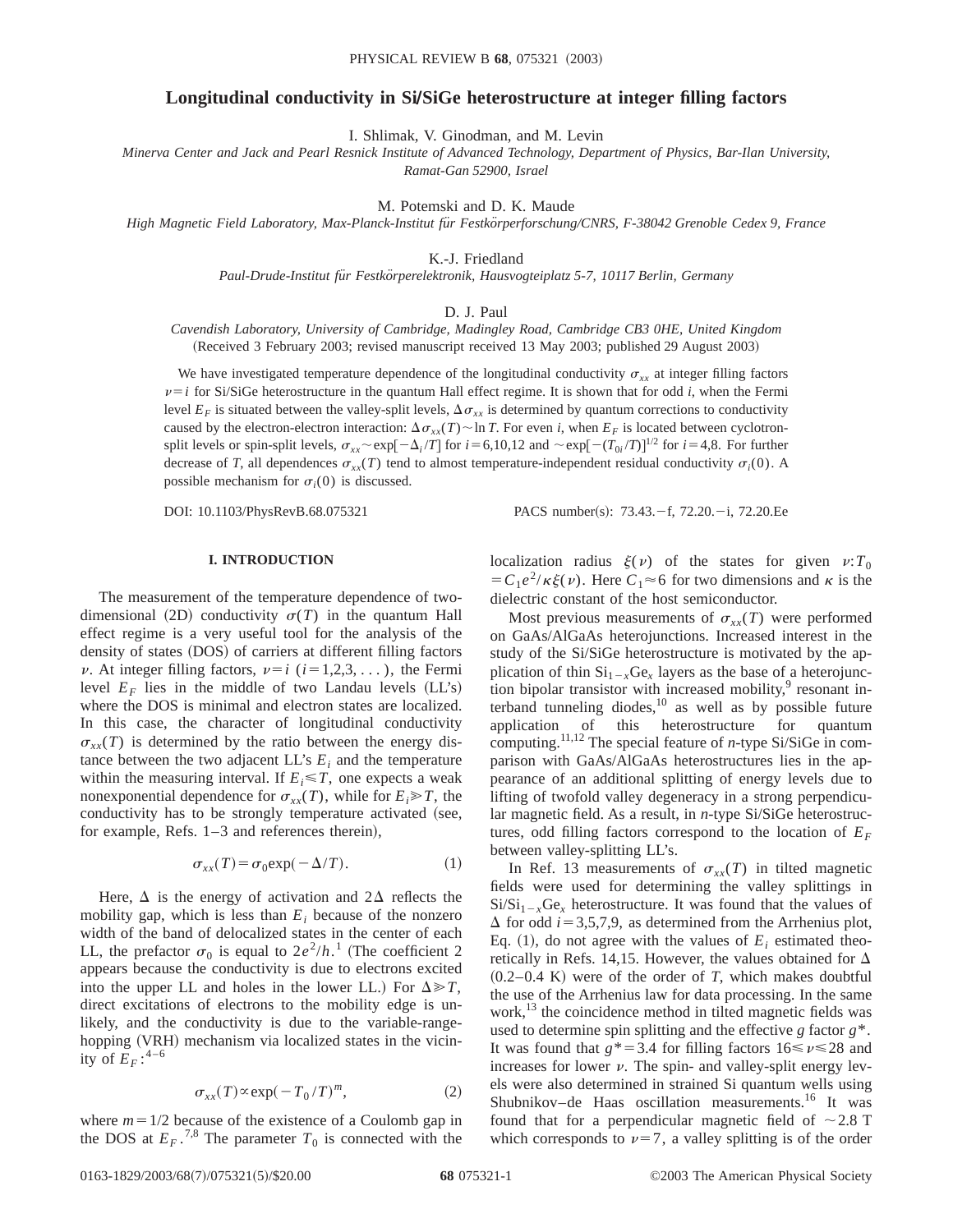

FIG. 1. Transverse resistance  $R_{xy}$  and longitudinal resistance  $R_{xx}$  of Si/Si<sub>0.7</sub>Ge<sub>0.3</sub> heterostructure at  $T=0.2$  K and 1.2 K.

of 52  $\mu$ eV $\approx$ 0.6 K. This value is in agreement with the data obtained in Ref. 13 for  $Si/Si_{1-x}Ge_{x}$  heterostructure, but is much less than those determined for strained inverse layer in Si–metal-oxide-semiconductor structures in strong magnetic fields:  $\Delta \approx 12$  K for *B* = 14.6 T,<sup>17</sup> or  $\Delta$ [K] = 2.4+0.6*B*[T] at 2 T $< B < 8$  T.<sup>18</sup> It was also shown in Ref. 16 that  $g^* \approx 3.5$  at  $\nu \ge 10$  and  $g^*$  oscillates between 2.6 and 4.2 with decreasing  $\nu$ . To summarize, the character of  $\sigma_{rr}(T)$  for different *i* in Si/SiGe heterostructure remains vague, which motivated this work.

## **II. EXPERIMENT**

The sample investigated was Hall-bar patterned *n*-type  $Si/Si<sub>0.7</sub>Ge<sub>0.3</sub>$  double heterostructure, a 7-nm *i*-Si quantum well was situated between  $1-\mu m$  *i*-Si<sub>0.7</sub>Ge<sub>0.3</sub> layer and 67-nm  $Si<sub>0.7</sub>Ge<sub>0.3</sub>$  layer with 17-nm spacer followed by 50-nm  $\mathrm{Si}_{0.7}\mathrm{Ge}_{0.3}$  heavily doped with As. A 4-nm silicon cap layer protects the surface. The electron concentration *n* and mobility  $\mu$  at 1.5 K were  $n=9\times10^{11}$  cm<sup>-2</sup>, and  $\mu$  $=80,000 \text{ cm}^2/\text{V}$  s. The sample resistance was measured using a standard lock-in technique, with the measuring current being 20 nA at a frequency of 10.6 Hz.

Figure 1 shows the longitudinal  $R_{xx}$  and transverse  $R_{xy}$ resistances of the sample investigated when measured at *T*  $= 1.2$  and 0.2 K in magnetic fields up to  $B = 23$  T. The plateaus in  $R_{xy}$  are clearly seen at values which are a portion of a quantized resistance  $h/e^2 = 25.8 \text{ k}\Omega$ . At some magnetic fields  $B_i$  when the filling factor  $\nu$  achieves an integer value  $\nu=i$ , longitudinal resistance  $R_{xx}$  exhibits a deep minimum, these fields correspond approximately to the midpoint of each  $R_{xy}$  plateau.

Figure 2 shows the two-dimensional resistivity  $\rho_{xx}$  $=R_{xx}/\Box$  on a logarithmic scale for  $T=0.2$  K. At v around  $i=2,3,4$ , huge fluctuations of  $\rho_{xx}$  are seen. These fluctuations of longitudinal voltage  $(\Delta V_{xx})$  do not reflect fluctuations of the sample resistivity or sample inhomogeneity, but can be explained by the fact that in strong magnetic fields and for small integers *i*, both 2D resistivity  $\rho_{xx}$  and conductivity  $\sigma_{xx} = \rho_{xx} / (\rho_{xx}^2 + \rho_{xy}^2)$  are close to zero, which leads to decoupling of the bulk of 2D electron system from the con-



FIG. 2. Longitudinal resistivity  $\rho_{xx} = R_{xx}/\Box$  on logarithmic scale at  $T=0.2$  K. The values of *i* are shown near the minima.

tacts at the edges.19 These fluctuations are also not connected with the scan rate of the magnetic field, because they were observed in experiments when the magnetic field is fixed and only temperature is variable (Fig. 3). The magnitude of  $\Delta V_{xx}$ increases with decreasing v: for v around  $i=4,3,2$ , the maximal values of  $\Delta V_{xx}$  achieved are 0.5  $\mu$ V, 1  $\mu$ V, and  $4 \mu$ V correspondingly. These fluctuations of the voltage signal prevent from determination of  $\sigma_{xx}$  at *i*=2. For the same reason, we will not discuss  $\sigma_{xx}(T)$  for  $i=3,4$  below  $T=0.2$  K.

## **III. RESULTS AND DISCUSSION**

*Odd integers* ( $i=3,5,7,9$ ). In the case of *n*-Si/SiGe heterostructure, odd filling factors correspond to the location of  $E_F$  between the valley-split LL's. The valley splitting of strained Si layers has been theoretically investigated in Refs. 14,15,20. It was shown in Ref. 15 that valley splitting could be observed only in the presence of a high magnetic field normal to the interface and is given approximately by

$$
\varepsilon_v[K] \approx 0.174(N + 1/2)B[T].\tag{3}
$$

Here the valley-splitting energy  $\varepsilon_v$  is measured in Kelvin, magnetic field *B* in Tesla, and  $N=0,1,2,...$  is the Landau



FIG. 3.  $\sigma_{xx}(T)$  for  $\nu=4$  for magnetic field fixed at  $B_4$  $= 9.1$  T.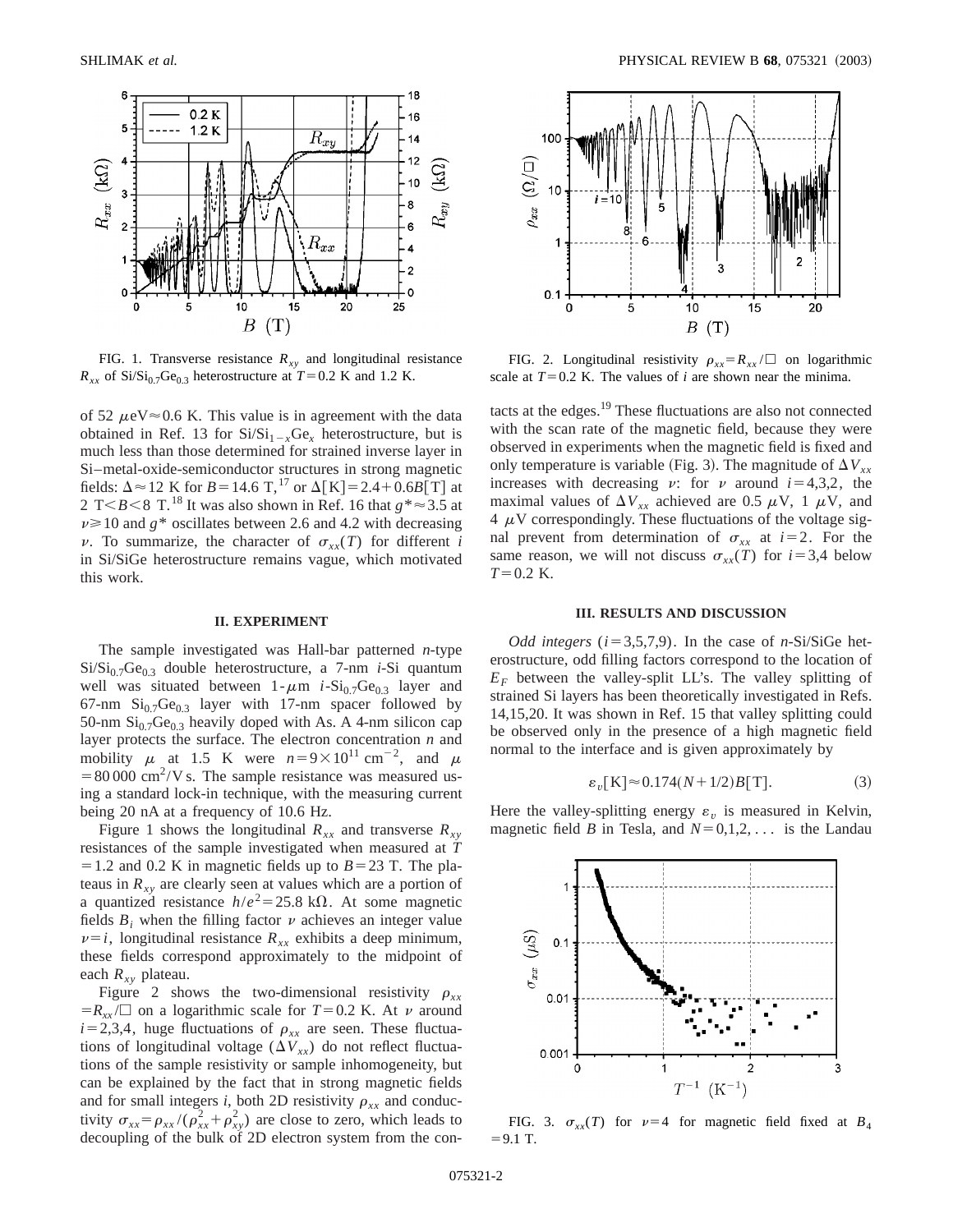

index. Because increase of *B* is accompanied by decrease of *N*, the values of the valley splitting weakly depend on *B*. Numerical estimation based on Eq.  $(3)$  showed that the values of  $\varepsilon$ <sub>*v*</sub> for magnetic fields 4 T $\leq$ *B* $\leq$ 12 T are about 1 K. Therefore, one cannot expect an activated character of  $\sigma_{xx}(T)$  within the experimental temperature interval (*T*  $=4.2-0.2$  K).

In contrast, in Ref. 18 much larger values of  $\varepsilon$ <sub>*v*</sub> have been reported with a significant energy of the valley-splitting even without magnetic field, it was emphasized that these data agree well with theoretical calculations: $20$ 

$$
\varepsilon_v[K] \approx 2.4 + 0.6B[T].\tag{4}
$$

In accordance with Eq. (4), the value of  $\varepsilon$ <sub>*n*</sub> for  $i=3$  in the case of our sample ( $B \approx 12$  T) should be about 10 K providing strong activated character of conductivity. However, the analysis shows that  $\Delta \sigma_{xx}$  weakly depends on *T*, there is no activation process, the best fit of experimental data is achieved by logarithmic law:  $\Delta \sigma_{xx}(T) \sim \ln T$  (Fig. 4). This result agrees with the model of Ohkawa and Uemura.<sup>15</sup>

Logarithmic temperature dependence of conductivity at low temperatures is usually interpreted as a manifestation of corrections to the conductance due to quantum interference effects.<sup>21,22</sup> In strong perpendicular magnetic fields, weak localization corrections to the conductivity are suppressed and  $\Delta \sigma_{xx}$  is determined by quantum corrections due to the electron-electron interaction, which occurs both in weak and in strong magnetic fields (see, for example, Ref. 23 and references therein). This leads to the following expression for the temperature correction to the conductivity: $24$ 

$$
\Delta \sigma_{ee}(T) = \left(\frac{\alpha p e^2}{2 \pi h}\right) \ln \left(\frac{T}{T_{ee}}\right),\tag{5}
$$

where  $\alpha$  is a constant of order unity and  $p$  is the exponent in the temperature dependence of the phase-breaking time  $\tau_{\phi}$  $\sim T^{-p}$ . At low *T*, the phase used to be broken by the electron-electron interaction, leading to  $p \approx 1$ .<sup>21</sup> This gives

$$
(1/\alpha) \frac{\Delta \sigma_{xx}}{(e^2/h)} = \frac{1}{2\pi} \ln \left( \frac{T}{T_{ee}} \right). \tag{6}
$$



FIG. 4.  $\sigma_{xx}$  for odd integers *i* = 3,5,7,9 as a function of ln *T*. FIG. 5.  $\sigma_{xx}(T)/\alpha$  for odd integers plotted in dimensionless units  $\sigma_{xx}/\alpha(2e^2/h)$  vs ln(*T*/*T<sub>ee</sub>*). The inset shows the values of the adjustable parameter  $\alpha$  and  $T_{ee}$ .

In Fig. 5, the dimensionless conductivity is plotted as a function of dimensionless temperature  $T/T_{ee}$ , the values of  $T_{ee}$  being determined from the intersection with the *x* axis for each curve in Fig. 4. The solid line in Fig. 5 corresponds to the slope ( $1/2\pi$ ). Having  $\alpha$  as the only adjustable parameter, one can merge all curves. The inset shows the values obtained for  $\alpha$  which are indeed of order unity. Thus,  $\sigma_{xx}(T)$ for odd integers can be successfully described in terms of quantum corrections to the conductivity in strong magnetic fields caused by the electron-electron interaction.

*Even integers*  $(i=4,6,8,10,12)$ . For even integers, there are two possibilities for the location of  $E_F$ : between cyclotron LL's (four-multiple integers  $i=4,8,12$ ) and between spin-split levels  $(i=6,10)$ . Taking into account that for the strained Si well,  $m^* = 0.195m_0$ ,<sup>25</sup> the cyclotron energy is given by

$$
\hbar \,\omega_C \,\mathrm{[K]} = 6.86B \,\mathrm{[T]}.\tag{7}
$$

The energy of spin splitting  $g^*\mu_B B$  depends on the effective *g* factor  $g^*$ . As mentioned earlier, the value of  $g^*$  increases for lower  $\nu$  oscillating between 2.6 and 4.2.<sup>16</sup> For numerical estimates, we assume  $g^* \approx 3.8$ , giving

$$
g^* \mu_B B \,[\mathrm{K}] \approx 2.55B \,[\mathrm{T}].\tag{8}
$$

In Ref. 26, a similar value ( $g^* \mu_B B \approx 2.6$  K/T) was used for estimating spin splitting in Si-inversion layers in highmobility Si–metal-oxide-semiconductor field-effect transistors. In the calculation of  $E_i$ , all relevant splitting energies are taken into account. For example,  $E_4 = \hbar \omega_C - g^* \mu_B B$  $-\frac{1}{2} [\varepsilon_V^{N=0} + \varepsilon_V^{N=1}]$ . Substituting  $B_4 = 9.1$  T in Eqs. (3), (7), and (8), we obtain  $E_4 \approx 40$  K. Similarly,  $E_6 = g^* \mu_B B$  $-\epsilon_V^{N=1}$ . Substituting  $B_6 = 6.07$  T in Eqs. (3) and (8), one gets  $E_6 \approx 12$  K, and so on. These energies are shown in the inset of Fig. 6. Because all  $E_i$  are larger than  $T$  within the experimental interval of temperatures, it is expected that  $\sigma_{xx}(T)$  will be determined by the temperature-activated excitation of electrons to the mobility edge and characterized, therefore, by the constant energy of activation  $\Delta \leq 1/2E_i$ , Eq. (1). In Fig. 6, the dependences  $\sigma_{xx}(T)$  for even integers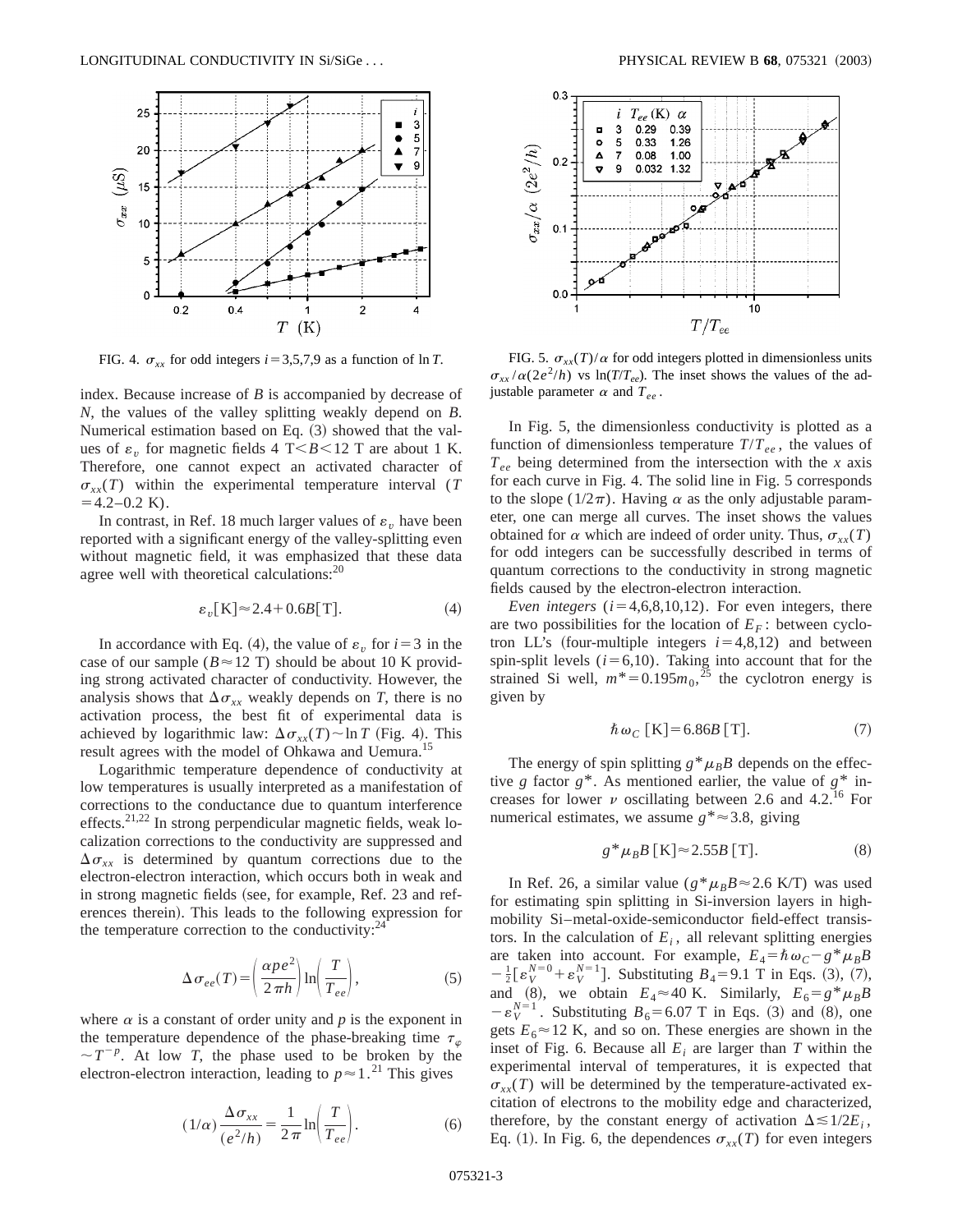

FIG. 6.  $\sigma_{xx}$  for even integers  $i=4,8,12$  and 6,10, plotted on Arrhenius scale of  $\ln \sigma_{xx}$  vs 1/*T*. The inset shows the values of the experimentally determined  $\Delta_i$  and the calculated values of  $E_i$ . Solid curves represent the calculated dependences  $\sigma_{xx}(T)$  $= (2e^2/h)\exp(-\Delta_i/T) + \sigma_i(0)$ , with  $\sigma_i(0)$  as the only adjustable parameter. The values of  $\sigma_i(0)$  are shown in inset in Fig. 7.

are plotted on the scale  $\ln \sigma_{xx}$  vs 1/*T*. One sees that at high temperatures, the experimental points are in agreement with Eq. (1), which allows to determine the values of  $\Delta_i$ . The prefactor  $\sigma_0$  for all curves is close to 78  $\mu$ S $\approx$ 2*e*<sup>2</sup>/*h*, in accordance with the theoretical prediction.<sup>1</sup> It is seen, however, that with decrease of temperature, all dependences tend towards the residual, almost temperature-independent, conductivity  $\sigma_i(0)$ . Having  $\sigma_i(0)$  as the only adjustable parameter in expression  $\sigma_{xx}(T) = (2e^2/h)\exp(-\Delta_i/T) + \sigma_i(0)$ , the values of  $\sigma_i(0)$  were determined from fitting the calculated  $\sigma_{xx}$  $\alpha$  (solid lines in Fig. 6) to the experimental points. Subtraction of  $\sigma_i(0)$  allows us to merge all curves into one straight line on the dimensionless scale,  $\ln\left[\frac{\sigma_{xx}(T) - \sigma_i(0)}{2e^2/h}\right]$  vs  $\Delta_i/T$  (Fig. 7).

It follows from Figs. 6 and 7 that the low-temperature experimental points for  $i=4$  and 8 do not fit well to the calculated curves. This can be explained by the fact that the



FIG. 7.  $\sigma_{xx}(T) - \sigma_i(0)$  for even integers in dimensionless units as a function of a dimensionless reciprocal temperature  $\Delta_i/T$ . The inset shows the residual conductivity  $\sigma_i(0)$  in units of  $(2e^2/h)$  as a function of magnetic fields *B* for different even *i* shown near the points, with the straight line corresponding to  $\sigma_i(0) \propto \exp(B^{-1/2})$ .



FIG. 8.  $\sigma_{xx}(T)$  for  $i=4,8$  plotted in the VRH scale  $\ln \sigma_{xx}$  vs  $T^{-1/2}$ . Solid curves correspond to the calculated dependences  $\sigma_{xx}(T) = \sigma_0 \exp(-T_{i0}/T)^{1/2} + \sigma_i(0)$ , with the values of  $T_{i0}$  and  $\sigma_0$ shown in the inset. The values of  $\sigma_i(0)$  are shown in the inset in Fig. 7.

values of  $\Delta_i$  for  $i=4$  and 8 are substantially larger than for  $i=6$ , 10, 12. As a result, direct thermal excitation of electrons to the mobility edge is unlikely, and it is more probable that electron transport is due to VRH conductivity via localized states in the vicinity of  $E_F$ , Eq. (2). To summarize, one can write the general expression for the longitudinal conductivity at even filling factors,

$$
\sigma_{xx}(T) = (2e^2/h) \exp(-\Delta_i/T) + \sigma_0 \exp(-T_{0i}/T)^{1/2}, \quad (9)
$$

where the first term corresponds to activation of localized electrons from the Fermi level  $E_F$  to the mobility edge, while the second term corresponds to VRH in the vicinity of  $E_F$ . If  $\Delta_i \gg T$ , the first term is very small and the second term dominates in  $\sigma_{rr}$ .

To check this assumption, we plot  $\sigma_{xx}(T)$  for  $i=4$  and 8 in the VRH scale of Eq. (2):  $\ln \sigma_{xx}$  vs  $T^{-1/2}$  (Fig. 8). On this scale, all experimental points for  $i=4,8$  coincide with the calculated curves  $\sigma_{xx}(T) = \sigma_0 \exp(-T_{i0}/T)^{1/2} + \sigma_i(0)$ , where  $\sigma_0$  and  $T_{i0}$  are determined from experiment and  $\sigma_i(0)$  is the only adjustable parameter. [As expected, experimental data on  $\sigma_{xx}(T)$  for  $i=6$ , 10, and 12 do not fit well to the VRH scale and therefore are not shown in Fig. 8. The inset of Fig. 7 shows  $\sigma_i(0)$  obtained for different *i* as a function of magnetic field  $B_i$ . It is found that the best fit corresponds to the exponentially strong dependence  $\sigma_i(0) \propto \exp(B_i^{-1/2})$ .

The question arises about the origin of residual conductivity  $\sigma_i(0)$ . It worth to emphasize that the low-temperature saturation of longitudinal conductivity (or resistivity) in the quantum Hall effect regime is not a new phenomenon; it had been observed earlier in modulated doped GaAs/AlGaAs  $(Ref. 3)$  and  $Si/SiGe (Ref. 13)$  heterostructures. However, we are not aware of any discussion of the origin of this effect. Let us enumerate the experimental features of the residual conductivity: (i) The values of  $\sigma_i(0)$  are much smaller than the minimal quantum for 2D conductivity  $e^2/h \approx 39 \mu S$ , (ii)  $\sigma_i(0)$  decreases strongly with increasing magnetic field